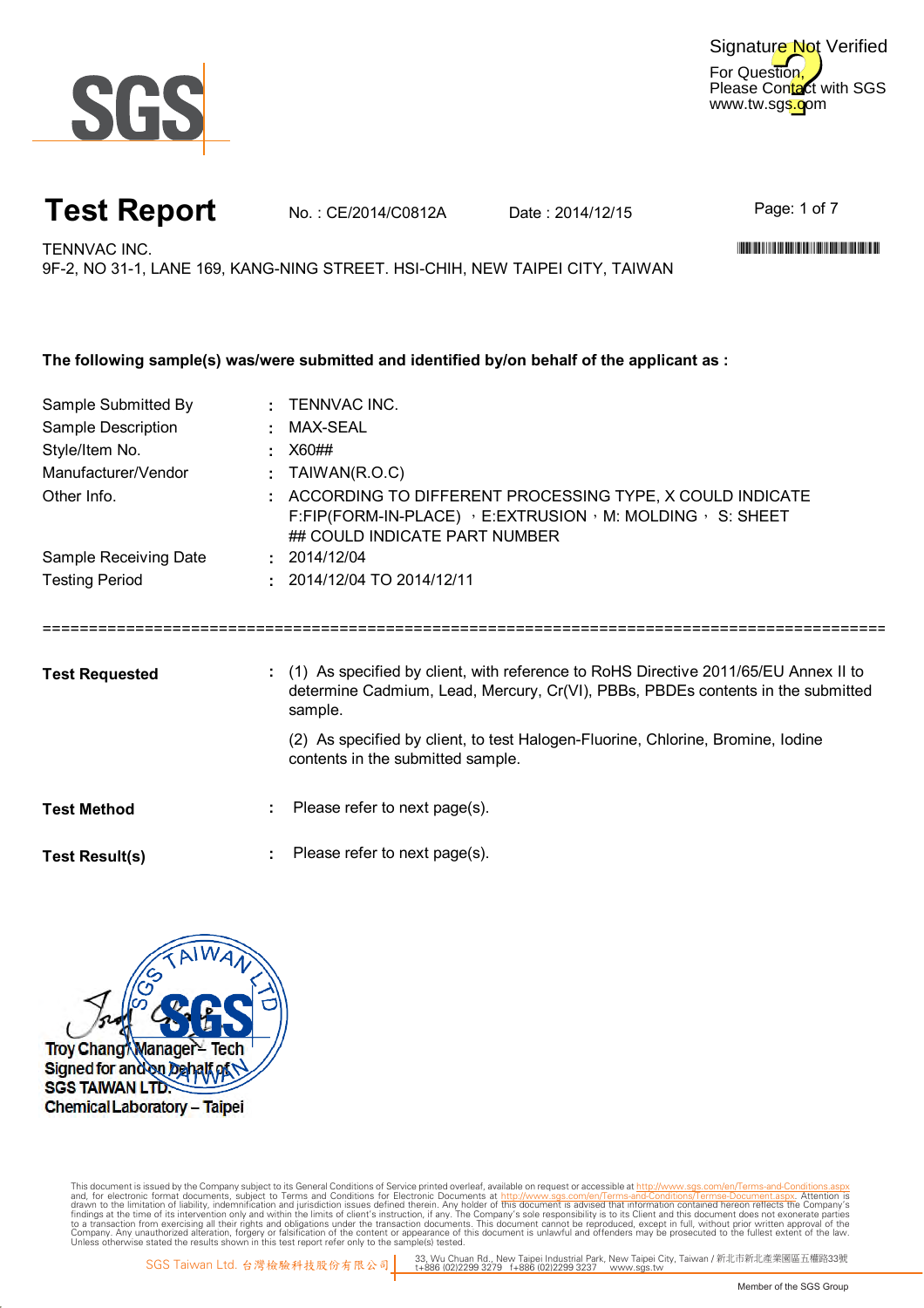

#### **Test Report** No. : CE/2014/C0812A Date : 2014/12/15 Page: 2 of 7

TENNVAC INC. WELL-FIND TO A CHARGE THE CONTRACTION OF THE CONTRACTION OF THE CONTRACTION OF THE CONTRACTION OF THE CONTRACT OF THE CONTRACT OF THE CONTRACT OF THE CONTRACT OF THE CONTRACT OF THE CONTRACT OF THE CONTRACT OF

9F-2, NO 31-1, LANE 169, KANG-NING STREET. HSI-CHIH, NEW TAIPEI CITY, TAIWAN

#### **Test Result(s)**

: GRAY PASTE PART NAME No.1

|                            | <b>Unit</b> | <b>Method</b>                                                 | <b>MDL</b>     | <b>Result</b> |
|----------------------------|-------------|---------------------------------------------------------------|----------------|---------------|
| Test Item(s)               |             |                                                               |                | <b>No.1</b>   |
| Cadmium (Cd)               | mg/kg       | With reference to IEC 62321-5: 2013                           | $\overline{2}$ | n.d.          |
|                            |             | and performed by ICP-AES.                                     |                |               |
| Lead (Pb)                  | mg/kg       | With reference to IEC 62321-5: 2013                           | $\overline{2}$ | n.d.          |
|                            |             | and performed by ICP-AES.                                     |                |               |
| Mercury (Hg)               | mg/kg       | With reference to IEC 62321-4: 2013                           | $\overline{2}$ | n.d.          |
|                            |             | and performed by ICP-AES.                                     |                |               |
| Hexavalent Chromium Cr(VI) | mg/kg       | With reference to IEC 62321: 2008 and<br>performed by UV-VIS. | $\overline{2}$ | n.d.          |
| <b>Sum of PBBs</b>         |             |                                                               |                | n.d.          |
| Monobromobiphenyl          |             |                                                               | 5              | n.d.          |
| Dibromobiphenyl            |             |                                                               | 5              | n.d.          |
| Tribromobiphenyl           |             |                                                               | 5              | n.d.          |
| Tetrabromobiphenyl         |             | With reference to IEC 62321: 2008 and                         | 5              | n.d.          |
| Pentabromobiphenyl         |             |                                                               | 5              | n.d.          |
| Hexabromobiphenyl          |             |                                                               | 5              | n.d.          |
| Heptabromobiphenyl         |             |                                                               | 5              | n.d.          |
| Octabromobiphenyl          |             |                                                               | 5              | n.d.          |
| Nonabromobiphenyl          |             |                                                               | $\overline{5}$ | n.d.          |
| Decabromobiphenyl          | mg/kg       |                                                               | $\overline{5}$ | n.d.          |
| <b>Sum of PBDEs</b>        |             | performed by GC/MS.                                           | $\overline{a}$ | n.d.          |
| Monobromodiphenyl ether    |             |                                                               | 5              | n.d.          |
| Dibromodiphenyl ether      |             |                                                               | $\overline{5}$ | n.d.          |
| Tribromodiphenyl ether     |             |                                                               | $\overline{5}$ | n.d.          |
| Tetrabromodiphenyl ether   |             |                                                               | $\overline{5}$ | n.d.          |
| Pentabromodiphenyl ether   |             |                                                               | 5              | n.d.          |
| Hexabromodiphenyl ether    |             |                                                               | $\overline{5}$ | n.d.          |
| Heptabromodiphenyl ether   |             |                                                               | 5              | n.d.          |
| Octabromodiphenyl ether    |             |                                                               | 5              | n.d.          |
| Nonabromodiphenyl ether    |             |                                                               | 5              | n.d.          |
| Decabromodiphenyl ether    |             |                                                               | 5              | n.d.          |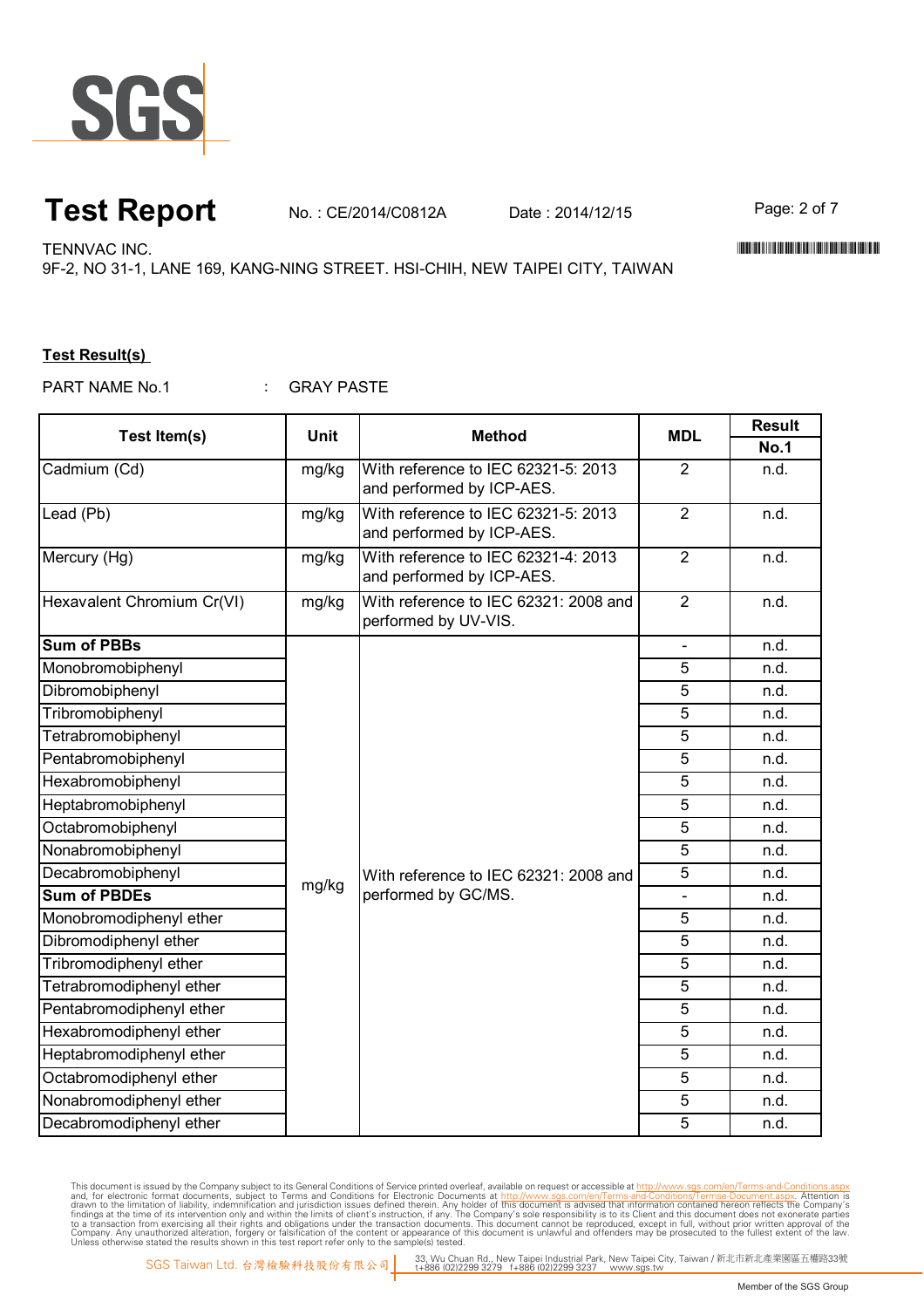

## **Test Report** No. : CE/2014/C0812A Date : 2014/12/15 Page: 3 of 7

TENNVAC INC. WELL-FIND TO A CHARGE THE CONTRACTION OF THE CONTRACTION OF THE CONTRACTION OF THE CONTRACTION OF THE CONTRACT OF THE CONTRACT OF THE CONTRACT OF THE CONTRACT OF THE CONTRACT OF THE CONTRACT OF THE CONTRACT OF

9F-2, NO 31-1, LANE 169, KANG-NING STREET. HSI-CHIH, NEW TAIPEI CITY, TAIWAN

| Test Item(s)                                   | Unit  | <b>Method</b>                                                        | <b>MDL</b> | <b>Result</b> |
|------------------------------------------------|-------|----------------------------------------------------------------------|------------|---------------|
|                                                |       |                                                                      |            | <b>No.1</b>   |
| Halogen                                        |       |                                                                      |            |               |
| Halogen-Fluorine (F)<br>(CAS No.: 14762-94-8)  | mg/kg | With reference to BS EN 14582:2007.<br>Analysis was performed by IC. | 50         | n.d.          |
| Halogen-Chlorine (CI)<br>(CAS No.: 22537-15-1) |       |                                                                      | 50         | n.d.          |
| Halogen-Bromine (Br)<br>(CAS No.: 10097-32-2)  |       |                                                                      | 50         | n.d.          |
| Halogen-Iodine (I)<br>(CAS No.: 14362-44-8)    |       |                                                                      | 50         | n.d.          |

#### **Note**:

- 1. mg/kg = ppm;0.1wt% = 1000ppm
- 2. n.d. = Not Detected
- 3. MDL = Method Detection Limit
- 4. " " = Not Regulated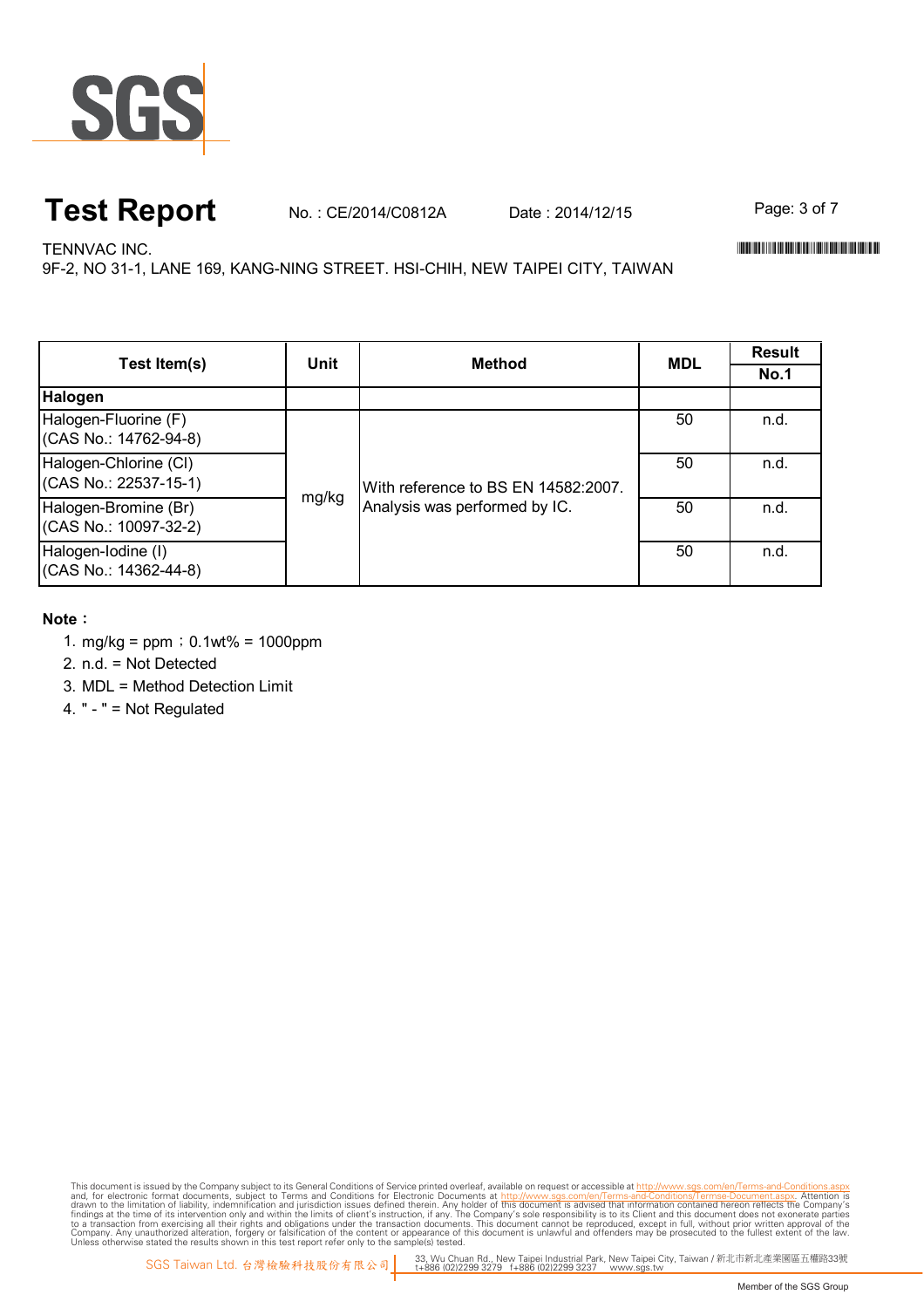

## **Test Report** No.: CE/2014/C0812A Date: 2014/12/15 Page: 4 of 7

TENNVAC INC. \*CE/2014/C0812A\*

9F-2, NO 31-1, LANE 169, KANG-NING STREET. HSI-CHIH, NEW TAIPEI CITY, TAIWAN

- 1) These samples were dissolved totally by pre-conditioning method according to below flow chart.  $(Cr^{6+}$  test method excluded)
- 2) Name of the person who made measurement: Climbgreat Yang
- 3) Name of the person in charge of measurement: Troy Chang



**Note\*\***:(1) For non-metallic material, add alkaline digestion reagent and heat to 90~95℃. (2) For metallic material, add pure water and heat to boiling.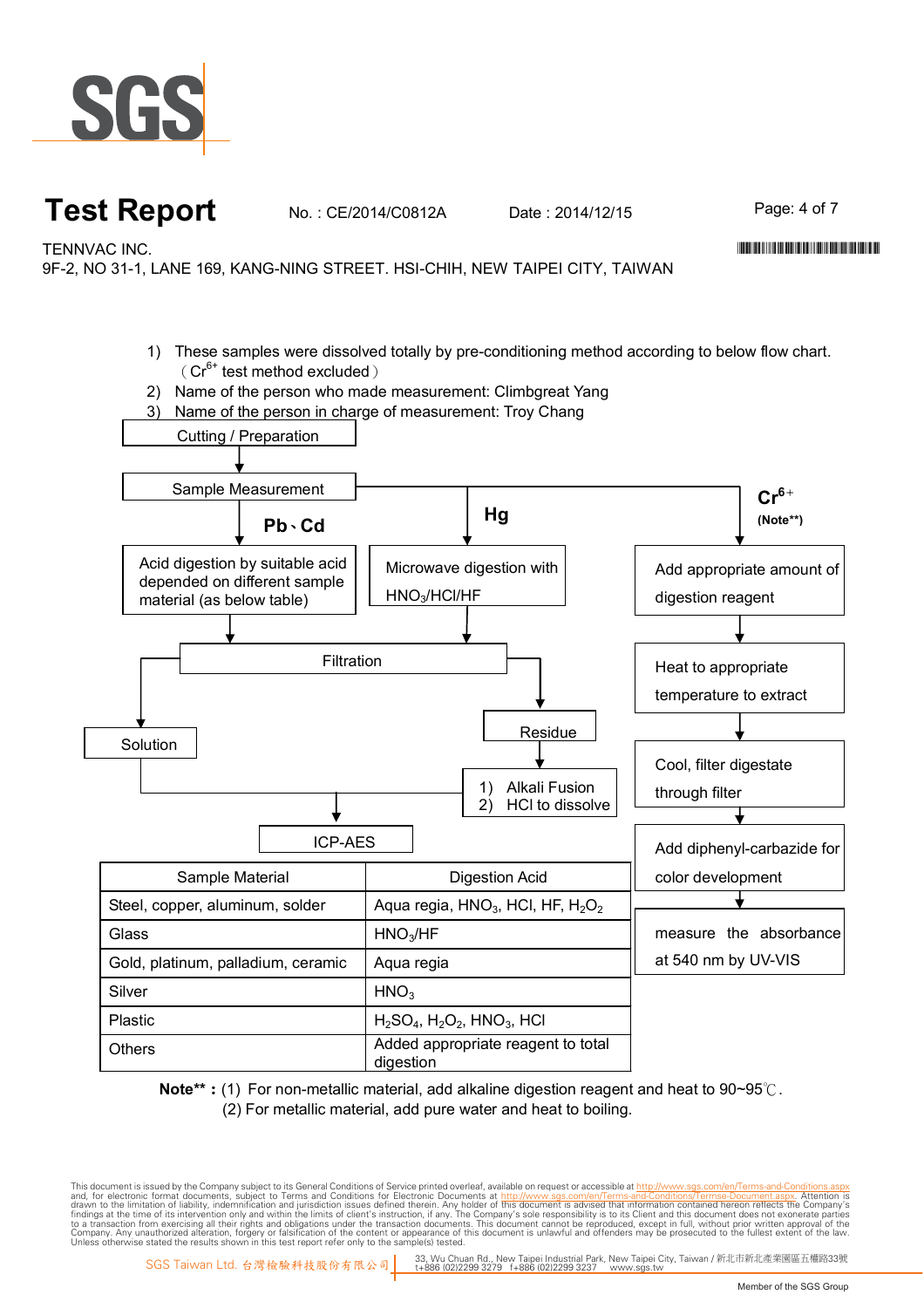

### **Test Report** No.: CE/2014/C0812A Date: 2014/12/15 Page: 5 of 7

TENNVAC INC. WELL-FIND TO A CHARGE THE CONTRACTION OF THE CONTRACTION OF THE CONTRACTION OF THE CONTRACTION OF THE CONTRACT OF THE CONTRACT OF THE CONTRACT OF THE CONTRACT OF THE CONTRACT OF THE CONTRACT OF THE CONTRACT OF

9F-2, NO 31-1, LANE 169, KANG-NING STREET. HSI-CHIH, NEW TAIPEI CITY, TAIWAN

#### **PBB/PBDE analytical FLOW CHART**

- Name of the person who made measurement: Roman Wong
- Name of the person in charge of measurement: Troy Chang

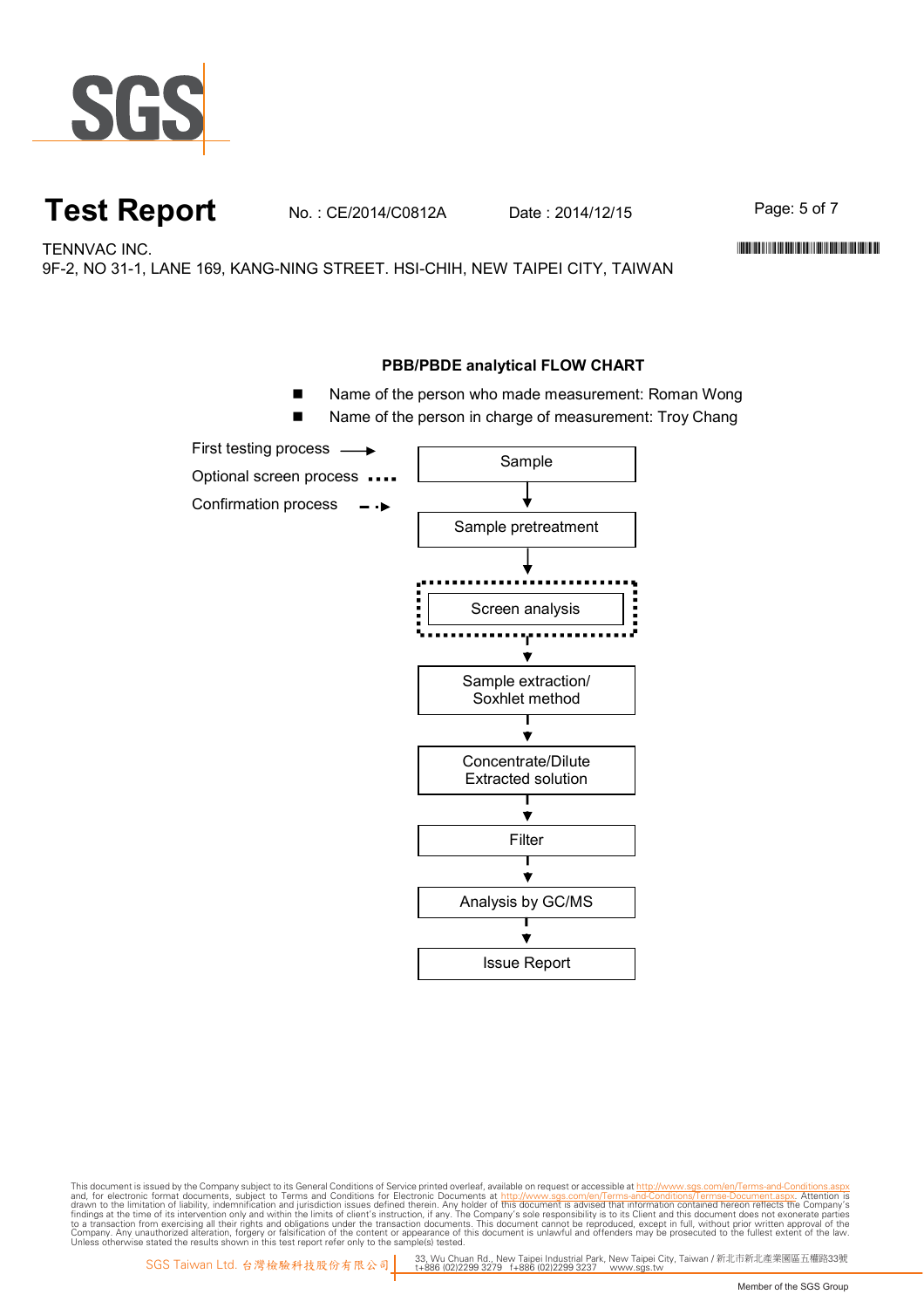

## **Test Report** No. : CE/2014/C0812A Date : 2014/12/15 Page: 6 of 7

TENNVAC INC. WELL-FIND TO A CHARGE THE CONTRACTION OF THE CONTRACTION OF THE CONTRACTION OF THE CONTRACTION OF THE CONTRACT OF THE CONTRACT OF THE CONTRACT OF THE CONTRACT OF THE CONTRACT OF THE CONTRACT OF THE CONTRACT OF

9F-2, NO 31-1, LANE 169, KANG-NING STREET. HSI-CHIH, NEW TAIPEI CITY, TAIWAN

#### **Analytical flow chart of halogen content**

- Name of the person who made measurement: Rita Chen
- Name of the person in charge of measurement: Troy Chang